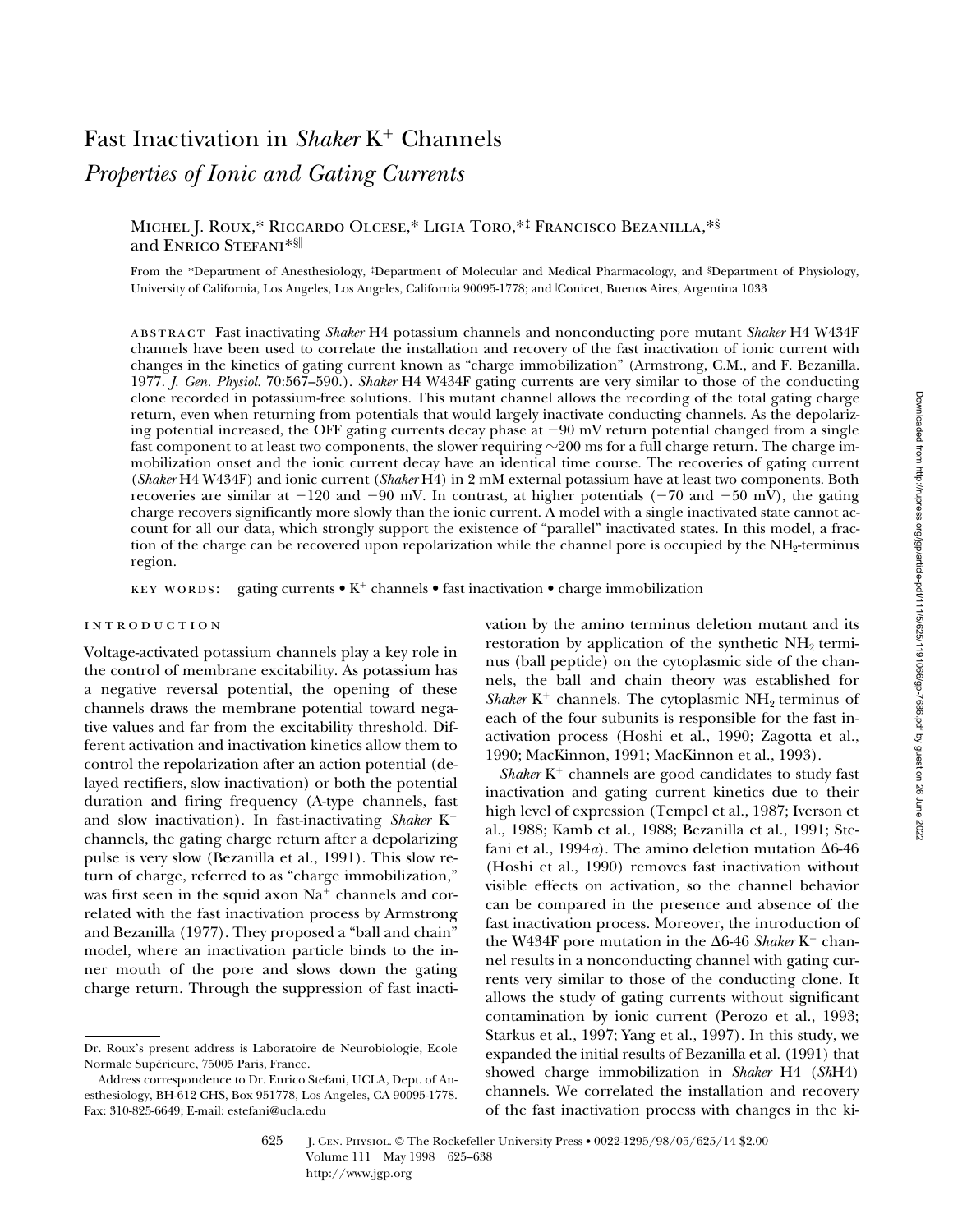netics of gating currents. The experiments were performed in the conducting and nonconducting (W434F) clones, since the W434F mutation in the wild-type *Shaker*  $K^+$  channel leads to a channel with gating currents very similar to the conducting one, as previously reported for *Shaker* H4  $\Delta 6$ -46 (*ShH4*  $\Delta 6$ -46) and *ShH4*  $\Delta 6$ -46 W434F channels (Perozo et al., 1993). We were able to monitor the full gating charge return over a wide range of potentials (from  $-120$  to 6 mV). To correlate fast inactivation and charge movement kinetics, we compared the time course of fast inactivation with those of the components of the OFF gating currents. Demo and Yellen (1991) proved in single channel experiments that, in high external potassium, most if not all the recovery of the ionic current takes place through the inactivated  $(I)^1$  to open  $(O)$  state transition, and proposed that a similar situation may occur at low external  $K^+$  concentrations. However, ionic and gating current measurements of *Shaker* K<sup>+</sup> channels could be explained by the existence of a "parallel" pathway of inactivated states (Zagotta and Aldrich, 1990; Bezanilla et al., 1991). We report here that a sequential model with a single inactivated state cannot fully explain our data, which are consistent with the existence of a set of parallel inactivated states.

#### materials and methods

# *Molecular Biology, Oocyte Preparation, and Injection of cRNAs*

Four different clones of *Shaker* K<sup>+</sup> channels were used: *Shaker* H4 (*Sh*H4) (Kamb et al., 1988; Tempel et al., 1987), the noninactivating D6-46 deletion mutant *Shaker* H4 D6-46 (*Sh*H4 D6-46) (Hoshi et al., 1990) and the two nonconducting versions with the W434F pore mutation (*ShH4* W434F and *ShH4*  $\Delta$ 6-46 W434F). RNA was synthesized from each cDNA construct by linearization of the pBluescript plasmids (Stratagene Inc., La Jolla, CA) with EcoRI and transcription with T7 RNA polymerase (Promega, Madison, WI) using the mMESSAGE mMACHINE kit (Ambion Inc., Austin, TX).

*Xenopus laevis* (Nasco, Modesto, CA) oocytes (stage V–VI) were used. 1 d before injection of the cRNA, the oocytes were collected and treated with collagenase (200 U/ml; GIBCO BRL, Grand Island, NY) in a  $Ca^{2+}$ -free solution to remove the follicular layer. They were injected with 50 nl of cRNA at 0.05–1  $\mu$ g/ $\mu$ l using a "nano-injector" (Drummond Scientific Co., Broomall, PA). They were maintained at  $19^{\circ}$ C in an amphibian saline solution supplemented with 50 mg/ml gentamicin (GIBCO BRL) for 2–7 d before experiments.

## *Solutions and Electrophysiological Recordings*

Electrical measurements were performed with the cut-open oocyte vaseline gap (COVG) technique (Stefani et al., 1994*a*; Bezanilla and Stefani, 1998; Stefani and Bezanilla, 1998). The intra-

cellular electrode was filled with 2.7 M Na-methanesulfonic acid (MES), 10 mM NaCl, 10 mM EGTA, and 10 mM HEPES. Internal and external solutions were made by mixing stock isotonic (240 mOsm) solutions of the main cation buffered at pH 7.0 with 10 mM HEPES. A typical external solution was 105 mM NaMES, 2 mM  $Ca(MES)<sub>2</sub>$ , 2 mM KMES, 0.1 mM ouabain, and 10 mM HEPES; it is abbreviated as NaMES Ca2 K2. NaMES Ca2, KMES Ca2, or *N*-methyl-p-glucamine (NMDG)-MES Ca2 were also used. The electrical access to the cytoplasm of the oocyte was achieved by applying in the bottom chamber a K-Glu (110 mM K-glutamate, 10 mM HEPES), NMDG-Glu (110 mM NMDG-glutamate, 10 mM HEPES) or NMDG-MES (106 mM NMDG-MES, 10 mM HEPES, 2 mM  $MgCl<sub>2</sub>$ , 0.1 mM EGTA) solution supplemented with 0.1% saponin. The bottom chamber was then filled with K-Glu, NMDG-Glu, or NMDG-MES. Two different methods were used to deplete internal  $K^+$  in the oocytes: (*a*) they could be internally perfused (0.4–1 ml/h) with NMDG-MES or NMDG-Glu with a glass pipette  $(20-50-\mu)$  diameter at the tip), inserted into the bottom of the oocyte and connected to a syringe pump; and (*b*) they were given repetitive long depolarizing pulses with frequent washes of the top and guard chambers with NMDG-MES Ca2. Experiments were performed at room temperature.

Data were acquired with an IBM compatible personal computer, using a DMA interface and PCLAMP software (Axon Instruments, Foster City, CA). Analog signals were filtered at one-fifth the sampling frequency. Linear capacity and resistive components were digitally subtracted using a  $P/-4$  (subtracting holding potential  $[SHP] = -120$  or  $-90$  mV) or a P/4 (SHP = 20 mV) protocol. The adequacy of the subtraction protocol was tested by using different SHP and comparing unsubtracted records and records subtracted on and off line. Unsubtracted charge movement could be recorded after analog compensation of the linear capacity and resistive components at either  $-120$  or 20 mV, potentials at which the gating charge has practically moved entirely in one direction or the other.

## *Simulation*

The model predictions were obtained using the SCOP 3.5 simulation package (Simulation Resources, Inc., Berrien Springs, MI). The source code was compiled with the DJGPP  $C/C++$  compiler (Delorie Software, Rochester, NH) on an IBM PC compatible computer. The activation pathway corresponds to the model previously proposed to account for *Sh*H4 D6-46 W434F gating currents (Bezanilla et al., 1994), with slightly different parameters as shown in Table I. The generated data were filtered at the same cut-off frequency as the experimental data using a Gaussian filter (Colquhoun and Sigworth, 1983). The voltage-dependent rates are assumed to be of the form  $\alpha = \alpha_0 \exp(z_\alpha eV/kT)$  for the forward rates  $\alpha$  and  $\beta = \beta_0 \exp(-z_0 eV/kT)$  for the backward rates  $\beta$ , where  $\alpha_0$  and  $\beta_0$  are the rates at 0 mV, and  $z_\alpha$  and  $z_\beta$  are the equivalent charges moving up to the transition state.

## **RESULTS**

# *Ionic and Gating Currents in ShH4 and ShH4*  D*6-46 Channels*

The general properties of ionic and gating currents of *Sh*H4 channels are illustrated in Fig. 1. During the depolarizing pulses, *Sh*H4 channels have fast inactivating ionic currents (Fig. 1 *A*), while *ShH4*  $\Delta$ 6-46 have sustained currents (Fig. 1 *B*). The fast inactivation in *Sh*H4 is due to the  $NH<sub>2</sub>$  terminus of the subunits of the homotetramer, as shown by Hoshi et al. (1990) by deletions in this domain.

<sup>1</sup>*Abbreviations used in this paper:* C, closed state; HP, holding potential; I, inactivated state; MES, methanesulfonic acid; NMDG, *N*-methyld-glucamine; O, open state; SHP, subtracting holding potential.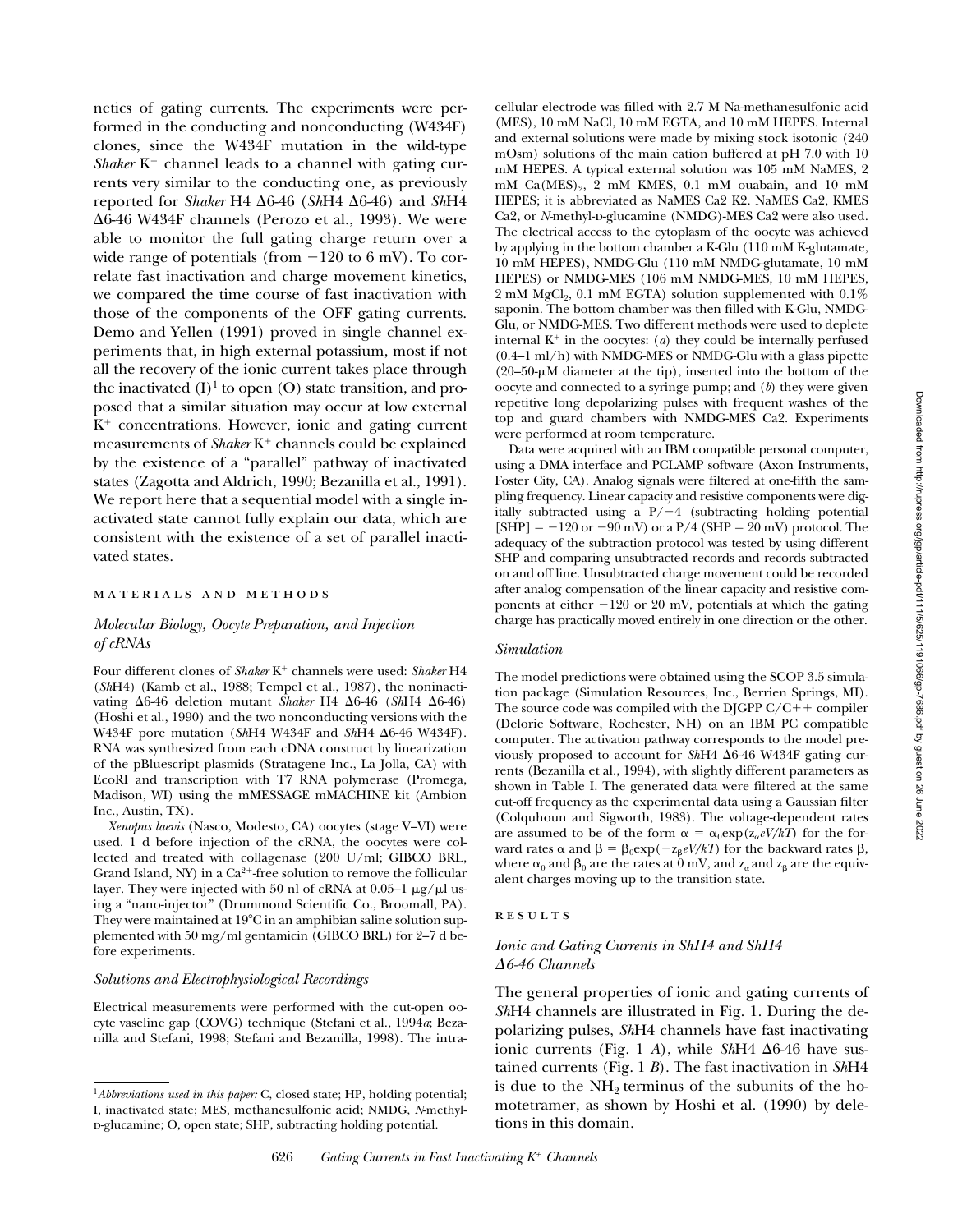| Transition                                                                  | $Z_{\alpha}$ | $Z_{\beta}$      | $\alpha_0(ms^{-1})$ | $\beta_0$ (ms <sup>-1</sup> ) |
|-----------------------------------------------------------------------------|--------------|------------------|---------------------|-------------------------------|
| $0 - 1$                                                                     | 0.35         | 0.94             | 1.57                | 0.19                          |
| $1-2, 2-3, 3-4$                                                             | 0.53         | 0.44             | 9                   | 1.26                          |
| $4 - 5$                                                                     | 0.5          | 0.38             | 1.14                | 2.18                          |
| 5–6, Model 1A                                                               | 2.81         | 1.69             | 50.3                | 0.023                         |
| 5-6, Models 2, 3                                                            | 2.81         | 1.69             | 74.6                | 0.058                         |
| 6-7, Model 1A                                                               | 0.3          | 0.38             | 1.7                 | 1.1                           |
| 6-7, Models 2, 3                                                            | 0.3          | 0.38             | 1.7                 | 0.88                          |
| $O \leftrightarrow C_f$                                                     | $\theta$     | 0.17             | 0.6                 | 3.8                           |
| $O \leftrightarrow I_N$ , Model 1A                                          | 0.035        | 0.2              | 1.13                | 0.021                         |
| $O \leftrightarrow I_N$ , Model 2                                           | 0.01         | 0.2              | 1.14                | 0.04                          |
| $O \leftrightarrow I_N$ , Model 3                                           | 0.01         | 0.2              | 1.02                | 0.052                         |
| $\textbf{I}_{\text{N}}\!\!\leftrightarrow\!\!\textbf{I}_{\text{C}}$ Model 2 | $\theta$     | $\theta$         | 0.012               | 0.024                         |
| $I_N \leftrightarrow I_C$ , Model 3                                         | 0            | $\boldsymbol{0}$ | 0.024               | 0.022                         |
|                                                                             |              |                  |                     |                               |

Additional parameters for Model 3 were:  $W_4 = 0.1$ ,  $W_5 = 2.85$ , and  $W_6 =$ 1.93.

To record gating currents, ionic currents must be eliminated. To this end, in the conducting clones, we internally perfused the oocytes with NMDG-MES or NMDG-Glu. Fig. 1 shows unsubtracted gating currents (*solid lines*) and the corresponding time integral (*dashed*



*lines*) for *Sh*H4 and *ShH4*  $\Delta$ 6-46 (Fig. 1, *C* and *D*, respectively) from  $-90$  mV holding potential (HP) to various depolarizing potentials.

In the range of potential studied  $(-120 \text{ to } 50 \text{ mV})$ , ON gating currents are indistinguishable between the two clones. From the holding potential  $(-90 \text{ mV})$ , small depolarizations or hyperpolarizations generate fast rising gating currents with a single exponential decay. For depolarizations more positive than  $-50$  mV, where the open state becomes populated, the ON develops a pronounced rising phase (not seen at this sampling frequency) and a slow second component appears in the decay phase. With increasing depolarizations, the slow ON component becomes faster and progressively merges with the initial fast component in such a way that the two components become indistinguishable at potentials more positive than  $-10$  mV (Stefani et al., 1994*a*). At  $-90$ -mV return potential, the OFF gating currents of the two clones are indistinguishable for potentials more negative than  $-50$  mV in which the open state is not reached. They have an instantaneous rising phase followed by a single exponential decay. For potentials more negative than  $-50$  mV, gating currents can be recorded in  $K^+$ -containing solution without significant contamination from the ionic current as the channel open probability is very low. They

> Figure 1. Ionic currents in inactivating *Sh*H4 (*A*) and noninactivating  $ShH4 \Delta 6-46$  (*B*) channels. On this time scale, no inactivation can be detected in *Sh*H4 Δ6-46 currents, but *Sh*H4 currents are quickly inactivated with a single exponential time course (3–10 ms, depending on pulse potential and variations from oocyte to oocyte). 40-ms pulses from  $-40$  to 30 mV in 10-mV increments from  $HP = -90$  mV. Records were subtracted  $(P/-4)$ with SHP  $= -120$  mV (*A*) or  $-90$  mV (*B*). All the recordings were made in NaMES Ca2 K2; data were sampled at 20 kHz and filtered at 4 kHz; one sweep per trace; 10 s between sweeps for *A* to allow a full recovery from inactivation. (*C* and *D*) Gating currents are shown from the inactivating (*Sh*H4) and noninactivating (*Sh*H4  $\Delta$ 6-46) K<sup>+</sup> channels, respectively, recorded in potassium-free solutions (*continuous lines*). The external solution was NMDG-MES Ca2 while the oocyte was internally perfused with

NMDG-MES.  $HP = -90$  mV, the pulse potential is indicated next to the traces. The dashed lines correspond to the time integrals. The records are unsubtracted. (*B*) Data were sampled at 5 kHz and filtered at 1 kHz. The duration of the ON pulse was 50 ms, 0.5 s between sweeps. (*C*) Data were sampled at 25 kHz and filtered at 5 kHz. ON pulse duration was 60 ms.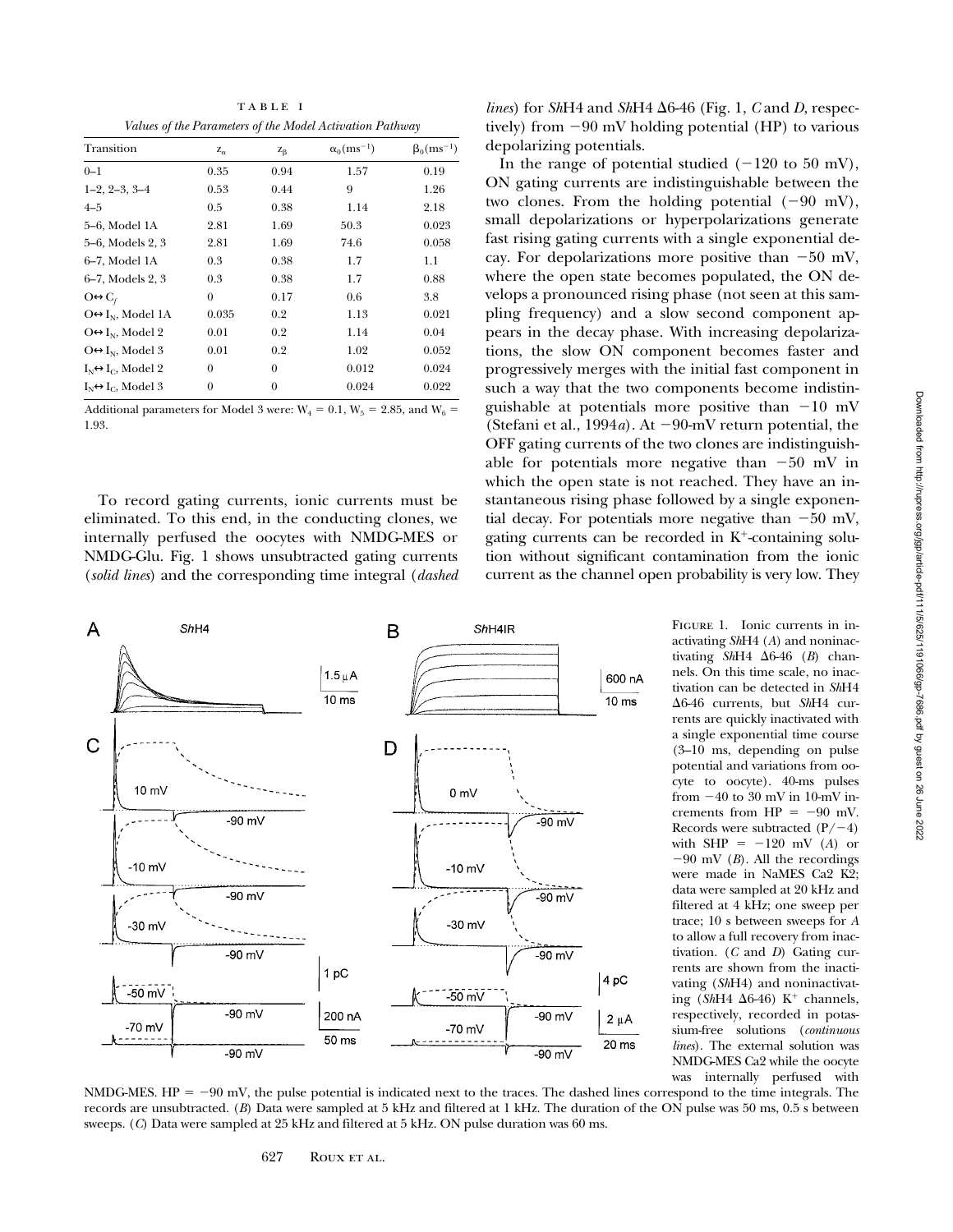

FIGURE 2. Gating currents of *Sh*H4 W434F (*A*) and *Sh*H4 D6-46 W434F (*B*) (*continuous lines*) with the corresponding time integral (*dashed lines*). ON gating currents are identical at all potentials tested (here from  $-70$  to  $10$  mV by 20-mV increments) between the two clones. For depolarizations below the opening threshold  $(-50 \text{ mV})$ , the OFF gating currents are identical too, but for depolarizations leading to channel opening, *Sh*H4 W434F OFF gating currents have a markedly slower decay than those of *Sh*H4  $\Delta 6-46$  W434F. HP = -90 mV, the pulse potential is indicated next to the traces. The external solution (*top* and *guard*) was NaMES Ca2; the internal solution (*bottom*) was K-Glu. The records are unsubtracted. (*A*) Data were sampled at 5 kHz and filtered at 1 kHz. The ON pulse duration

was 50 ms. (*B*) Data were sampled at 2.5 kHz and filtered at 500 Hz. The ON pulse duration was 48 ms. A long OFF pulse (165 ms) allows recording of most of the charge return. Sweeps were made every 5 s to allow full recovery between traces.

are indistinguishable from those recorded in the absence of  $K^+$  in NMDG-MES–perfused oocytes (data not shown).

A salient difference between both clones appears in the OFF gating currents for pulse potentials more positive than  $-50$  mV. In both cases, they show a rising phase followed by a slower decay phase, which is much slower for *ShH4* channels than for *ShH4*  $\Delta$ 6-46 channels (compare Fig. 1, *C* and *D*). In the noninactivating clone, the gating charge has recovered in 10–20 ms, while in the fast-inactivating clone, it has not completely recovered after 100 ms, as noted from the time integral. This slow charge return referred to as charge immobilization makes it difficult to study the OFF gating currents, since they can be easily contaminated by residual tail or leakage currents. For this reason, we used the pore mutation W434F, which prevents ionic conduction without apparently affecting the gating currents in *Sh*H4 D6-46 channels (Perozo et al., 1993). Fig. 2 shows gating currents (*solid lines*) and the corresponding time integral (*dashed lines*) for both clones with the W434F pore mutation (*Sh*H4 W434F [*A*] and *Sh*H4  $\Delta$ 6-46 W434F [*B*]). The gating currents in the corresponding conducting and nonconducting clones have similar properties. As in the conducting clones, the main difference between the inactivating and noninactivating clones is that, after depolarizations that populate the open state, the OFF gating currents show a fast and slow phase of decay that is more pronounced in the inactivating clone. We will hereafter refer to the fast returning charge as  $Q_f$  and to the slow returning charge as  $Q_s$ .

## *Recording of the Total Charge Return in ShH4 W434F*

Gating currents are capacitive currents; therefore, the ON and OFF gating charges  $(Q_{ON}$  and  $Q_{OFF}$ , respectively) must be equal (Figs. 1 and 2). The ON and OFF equality can be easily verified for the noninactivating



Figure 3. Charge–voltage relationship in *Sh*H4 W434F channels.  $Q_{ON}$  ( $\diamond$ ) and  $Q_{OFF}$  ( $\diamond$ ) measured from -120 to 6 mV in 2-mV increments. Q<sub>ON</sub> was best fitted to the sum of two Boltzmann distributions ( $Q_1 = 5$  nC,  $z_1 = 2.9$ ,  $V_{1(1/2)} = -51.6$  mV and  $Q_2 = 27.3$ nC,  $z_2 = 5.6$ ,  $V_{2(1/2)} = -41.3$  mV, where Q<sub>1</sub> and Q<sub>2</sub> are the amplitudes,  $V_{1(1/2)}$  and  $V_{2(1/2)}$  the half-activation potentials, and  $z_1$  and  $z_2$ the effective valences of the two distributions) and a straight line (slope  $13.7 \times 10^{-3}$  nC  $\cdot$  mV<sup>-1</sup>) to account for the linear capacity of the oocyte, which was compensated analogically as much as possible before recording, at a holding potential of  $-120$  mV. The external solution was NaMES Ca2 and the bottom solution was K-Glu.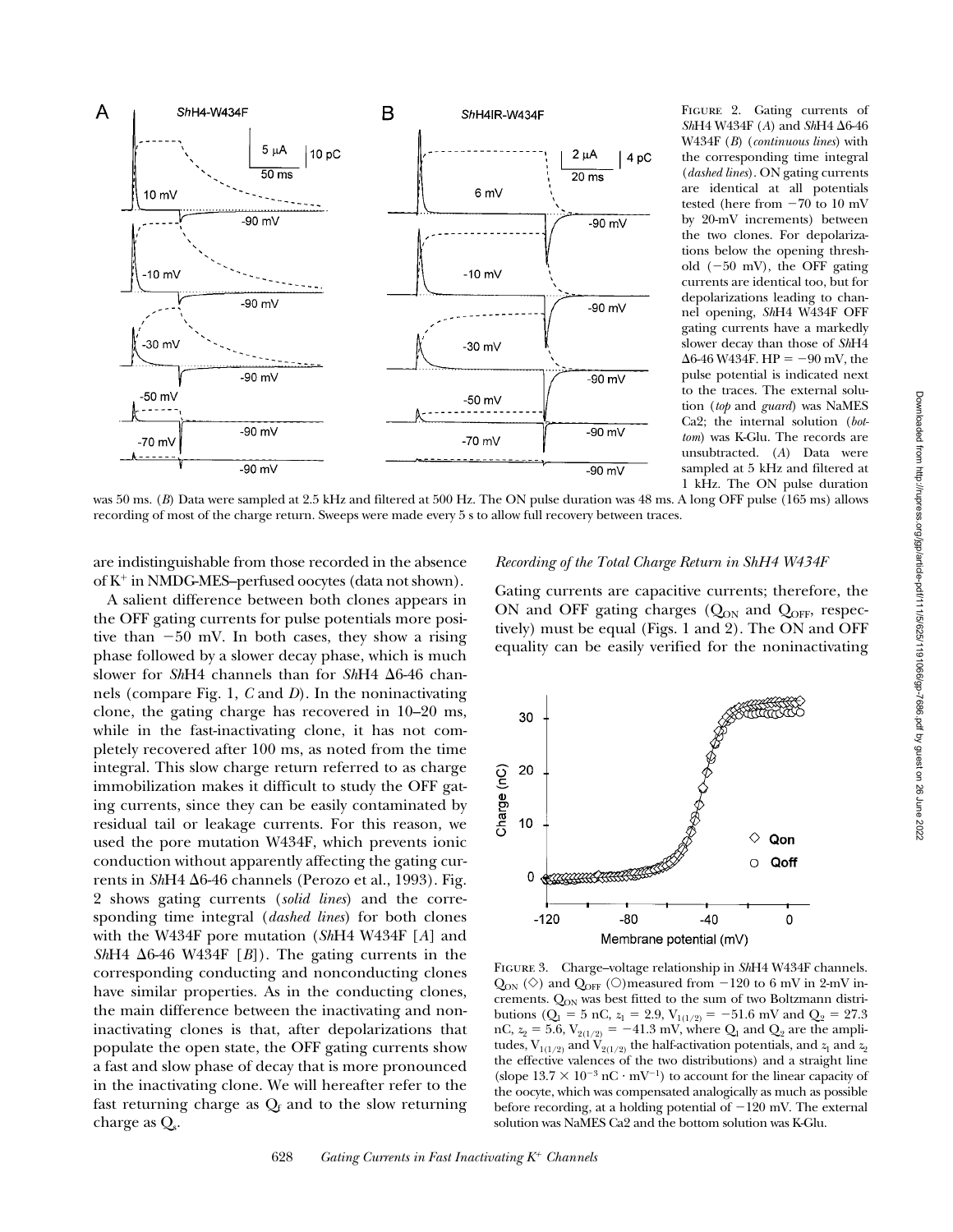

FIGURE 4. OFF gating currents stepping back to  $-90$  mV after a depolarization to 230 mV, for *Sh*H4 W434F and *Sh*H4 D6-46 W434F. The traces are scaled to the peak. The initial time course (*1*) is identical for the two clones, but the second component has a much slower time course in the case of *Sh*H4 W434F (*3*) than for *ShI*H4  $\Delta$ 6-46 W434F (2), as one corresponds to a charge return from an inactivated state and the other from the open state.

*Shaker* clones since the gating charge fully returns in  $\leq$ 20 ms at  $-90$  mV, as shown by the time integral. Longer OFF pulse durations are necessary to observe the full charge return in the inactivating clone due to the charge immobilization. Previously reported fractions of the total charge that was recovered at  $-90$  mV were  $\sim 0.5$  for 30 ms after repolarizations to  $-90$  mV (Bezanilla et al., 1991; Stefani et al., 1994*b*). In this work, we recorded unsubtracted gating currents on a longer time scale for which the complete return of the OFF charge could be monitored (Fig. 2  $A$ ).  $Q_{ON}$  and  $Q_{\text{OFF}}$  measured every 2 mV from  $-120$  to 6 mV are plotted in Fig. 3 versus the membrane potential. For potentials higher than  $-35$  mV, there is a small difference between  $Q_{ON}$  and  $Q_{OFF}$  that can be accounted for by a limited integration interval.

# *Components of Gating Charge Returning from Closed, Open, and Inactivated States*

At potentials around  $-30$  mV, the difference between the two nonconducting clones *Sh*H4 W434F and *Sh*H4  $\Delta$ 6-46 W434F is evident when superimposing both OFF gating currents at  $-90$  mV return potential (Fig. 4). The initial time course of decay is identical in both clones (Fig. 4 *1*). This initial phase is probably due to the gating charge returning from channels that were still in a closed state. In fact, for more negative pulse potentials in which the channels remained closed, OFF gating currents in both clones have a similar time course to this initial phase. Fig. 4 shows that, after this initial component (*1*), there is a slow component that is much slower in *Sh*H4 W434F (3) than in *ShH4*  $\Delta$ 6-46 W434F (*2*). The slow component in *Sh*H4 W434F (Fig.

4 *3*) should correspond to charge returning from both open and inactivated channels, while in *Sh*H4 D6-46 W434F (*2*) it should correspond to charge returning mainly from open channels.

## *Separation of Two Components in the ShH4 W434F OFF Charge*

To quantify  $Q_f$  and  $Q_s$ , which corresponds to the fraction of "immobilized" charge, we fitted the decay phase



FIGURE 5. Quantification of two components in the OFF charge in *Sh*H4 W434F. (*A, top*) OFF gating current returning to  $-90$  mV after a 75-ms pulse to  $-30$  mV. The slow component  $Q_s$  was estimated by fitting the late part of the trace (36–165 ms after repolarization) starting from the cursor and extrapolated to time 0 of repolarization (*shaded area*). The fit was adequate for depolarizing pulses between  $-50$  and  $2$  mV maintaining the same time constant for the slow component. The fast component  $Q_f$  (*bottom*) was calculated by subtraction of this slow component (57 ms) from the total OFF gating current. For potentials more negative than  $-50$  mV, we fitted only the fast component. ( $B$ )  $Q_f$ ,  $Q_s$ , and  $Q_{\text{OFF total}}$  plot against the membrane potential. The superimposed lines are simultaneous fit of  $Q_f$  and  $Q_s$  to a single Boltzmann distribution  $(Q<sub>f</sub>$ <sub>max</sub> = -7 nC,  $V<sub>f(1/2)</sub>$  = -59 mV,  $z<sub>f</sub>$  = 3.2,  $Q<sub>s</sub>$ <sub>max</sub> = -25.1 nC,  $V_{s(1/2)} = -40.7$  mV,  $z_s = 6$ , where  $Q_{f_{\text{max}}}$  and  $Q_{s_{\text{max}}}$  are the maximal amplitudes,  $V_{f(1/2)}$  and  $V_{s(1/2)}$  the half-activation potentials, and  $z_f$ and  $z$ <sub>s</sub> the effective valences of the fast and slow components, respectively), and of Q<sub>OFF total</sub> to the sum of these two Boltzmann distributions.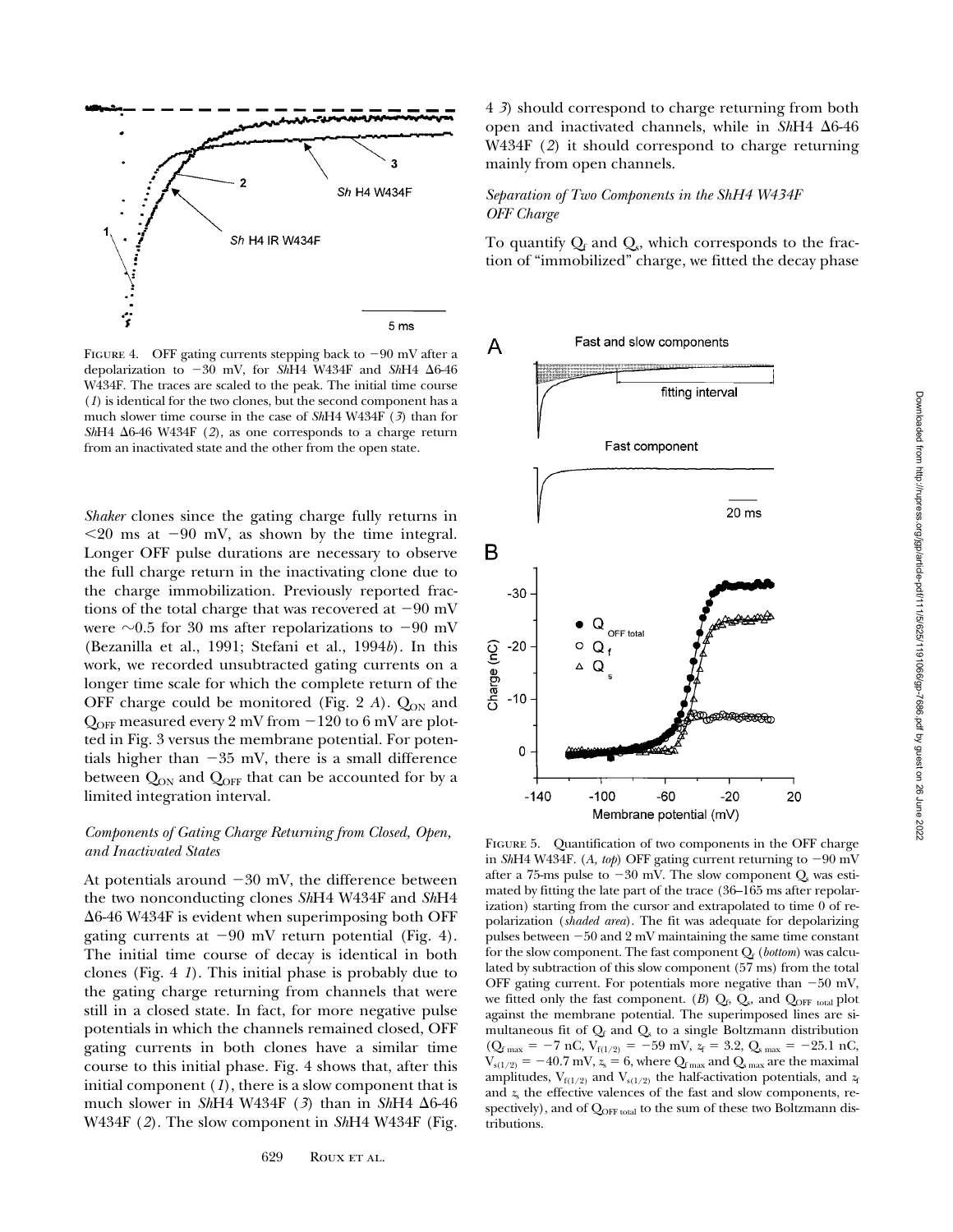

FIGURE 6. Voltage dependence of the proportion of  $Q_s$  and  $Q_f$  in *Sh*H4 W434F. (*A*) After a 100-ms pulse to 0 mV, the two components of the OFF gating currents were quantified for repolarizing potentials from  $-145$  to  $-25$  mV in 20-mV increments, as in Fig. 5. The total  $Q_{\text{OFF}}$ , as well as the slow  $(Q_s)$  and fast  $(Q_f)$  components amplitudes are plotted as a function of the repolarizing potential. (*B*) The ratio of  $Q_f$  over the total charge  $Q_{\text{OFF}}$  as a function of the repolarizing potential has a maximum of  $\sim$ 45% at  $-145$  mV and a minimum of  $\sim$ 12% at -80 mV.



FIGURE 7. Absolute values of  $Q<sub>OFF</sub>$  at different times after repolarization. (*A*) Unsubtracted records of OFF gating currents for 75-ms depolarizations to  $-40$  (*thin trace*) and 0 mV (*thick trace*) from  $HP = -90$  mV, shown along with the corresponding inverse of the time integrals (*dotted lines*). Though the charge moved at  $-40$ mV is smaller than at 0 mV, the fraction of charge coming back in the first milliseconds is larger, as illustrated by the crossing of the charge integrals  $\sim$ 8 ms after repolarization. (*B*) Absolute values of QOFF measured at different times after repolarization (as shown next to the data points). For very short times after repolarization, the charge–potential relationship has a bell shape rather than the usual Boltzmann distribution because the channels have to reach the open state (and inactivate) for the charge to be immobilized.



630 *Gating Currents in Fast Inactivating K*1 *Channels*

Figure 8. Time course of charge immobilization. (*A*) Unsubtracted gating currents recordings for a depolarization to 0 mV of increasing duration (0.5– 23 ms in 1.5-ms increments), followed by a repolarization to  $-90$ mV ( $HP = -90$  mV). Data were sampled at 20 kHz and filtered at 4 kHz. (*B*) Evolution of the ratio of the fast returning charge over the total OFF charge as a function of the depolarizing pulse duration, fitted to a single exponential of time constant  $\tau = 4.4$  ms for this cell. The time constant varies from 3 to 5 ms at 0 mV, as the one of *Sh*H4 ionic currents inactivation at the same potential.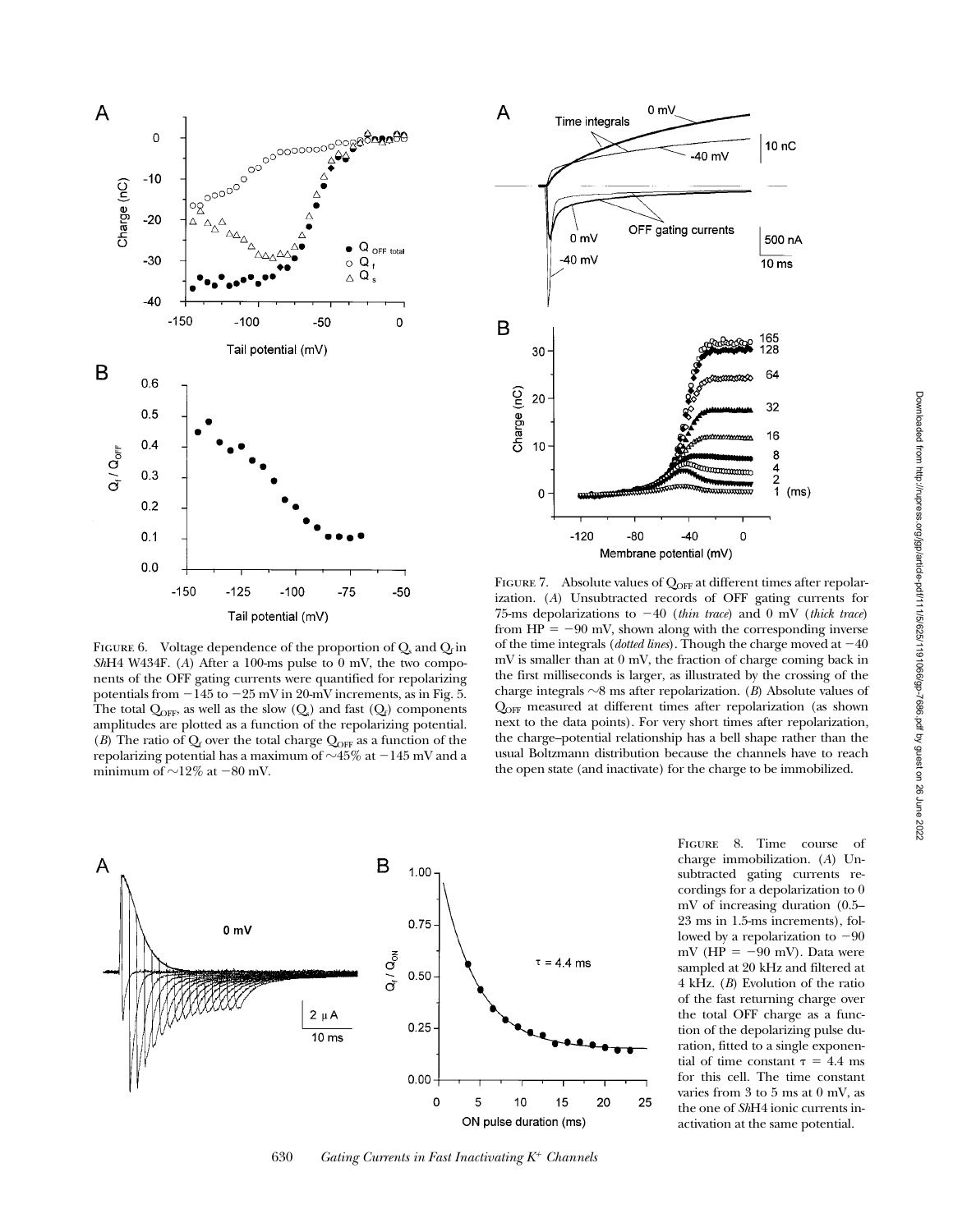of OFF gating currents at  $-90$ -mV return potential with two time constants. The fit was adequate, maintaining the same time constant for the slow component for different pulse depolarizations ranging from  $-50$  to 2 mV (Fig. 5 *A*), indicating that the rate of the slow component does not depend on the preceding depolarizing potential. For pulse potentials more negative than  $-50$ mV, we considered that  $Q_f$  was the only component of the gating charge.

The separation of the two components  $Q_s$  and  $Q_f$  is illustrated in Fig. 5 *A* for the OFF gating currents at  $-90$ mV after a pulse to  $-30$  mV. The two components  $Q_f$ and  $Q_s$  and the total  $Q_{\text{OFF}}$  as functions of the membrane potential are plotted on Fig. 5 *B*. We simultaneously fitted  $Q_f$  and  $Q_s$  to a single Boltzmann distribution and  $Q_{\text{OFF}}$  to the sum of these distributions. The fitted values were  $V_f = -59$  mV,  $z_f = 3.2$ ;  $V_s = -40.7$  mV,  $z_s = 6$ , where  $V_f$  and  $V_s$  are the half activation potentials and  $z_f$  and  $z_s$  are the effective valences for the fast and slow components, respectively.  $Q_f$  represents 15–20% of the total charge. This proportion of  $Q_f$ , which may correspond to charge movement return from open and closed channels, is too large for a strictly sequential model in which the last inactivated state becomes maximally populated.



Figure 9. *Sh*H4 ionic current evoked by a 40-ms depolarizing pulse to 20 mV, just before and after 24 min of internal perfusion of an oocyte with NMDG-Glu  $(400 \mu l/h)$ . The traces are scaled to the peak current, with amplitudes indicated next to the corresponding trace. In this cell, ionic current decayed with a time constant of 4.3 ms at the beginning of the experiment, and of 3.3 ms 24 min later, as the peak current was only 5% of the initial one. The perfusion pipette was placed close to the cytoplasmic face of the dome membrane. The current was monitored every 5 s, from a  $HP = -90$  mV. The top and guard solution was NaMES Ca2, the bottom and perfusion pipette solution was NMDG-Glu. The data were sampled at 10 kHz and filtered at 2 kHz. A  $P/-4$  protocol from  $SHP = -90$  mV was used for leak subtraction.

## *The Proportion of the Fast Returning Charge Depends on the Repolarization Potential*

To test a sequential model with only one inactivated state  $(\cdots \leftrightarrow C \leftrightarrow O \leftrightarrow I)$ , we investigated whether the ratio between  $\mathrm{Q}_{\mathrm{f}}$  and  $\mathrm{Q}_{\mathrm{s}}$  depends on the return potential from a constant depolarizing pulse. The sequential model predicts that the speed of the return of the charge, but not the proportion between  $\mathrm{Q}_{\mathrm{f}}$  and  $\mathrm{Q}_{\mathrm{s}}$ , should depend on the repolarization potential. Fig. 6 *A* shows the voltage dependence on the return potential after a 100-ms test pulse to  $0$  mV for the total  $Q_{\text{OFF}}$ ,  $Q_f$  and  $Q_s$ . The graph in Fig. 6  $B$  shows that the fraction of  $Q_f$  is larger at more negative repolarization potentials, thus making a linear sequential model for inactivation unlikely.



FIGURE 10. (*A*) Protocol used to evaluate the ionic and gating currents. A 50-ms prepulse to 20 mV was followed by a recovery pulse of variable duration  $(1-8,193 \text{ ms})$  and amplitude  $(-120,$  $-90$ ,  $-70$ , and  $-50$  mV), and then by a 40-ms test pulse to 20 mV (HP =  $-90$  mV). The records were made allowing 10 s between sweeps to avoid inactivation accumulation. The traces are unsubtracted. (*B*) The traces corresponding to recovery pulses of 1 and 8,193 ms are shown. The amount of recovery is estimated by the difference between the level of the prepulse plateau and the peak current during the test pulse. (*C*) Ionic currents after a recovery pulse to  $-120$  mV of duration 1, 2, 3, 5, 9, 17, 33, 65, 129, 257, 513, 1,025, 2,049, 4,097, and 8,193 ms. The data were sampled at 10 kHz and filtered at 2 kHz.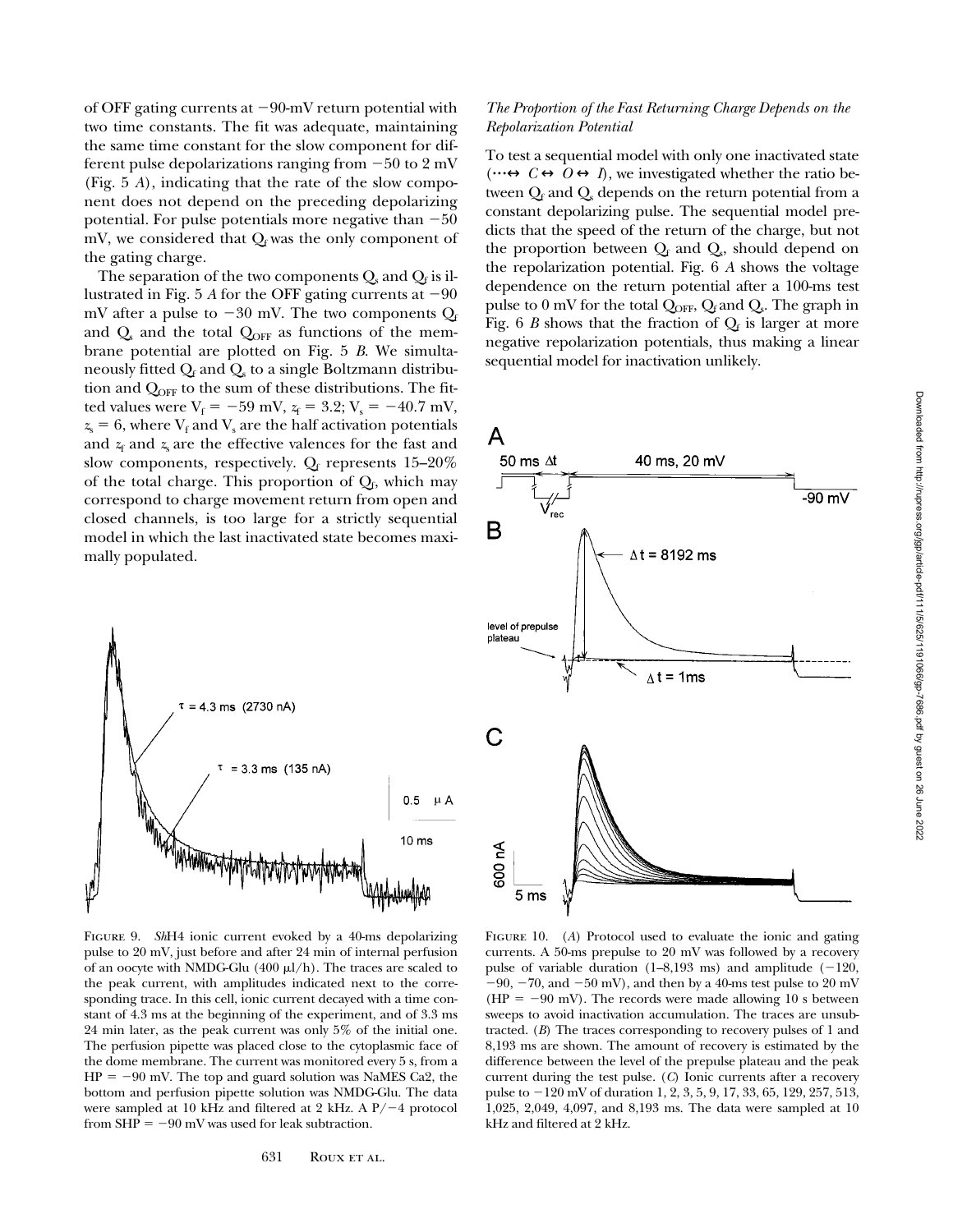It has been shown in Figs. 1 and 2 that large depolarizing pulses (e.g., 0 mV) that populate the inactivated state greatly slow down charge return. On the other hand, smaller depolarizing pulses that do not fully inactivate the channels, and populate open and closed states, have a much faster return of the charge. As illustrated in Fig. 7 *A*, the consequence is that a larger amount of charge returns in the initial milliseconds of repolarization after a small depolarization (pulse to  $-40$  mV) compared with large depolarizing pulse to 0 mV, though the total charge moved is smaller at  $-40$ mV than at 0 mV. Note that the time integrals crossed  $\sim$ 8 ms after repolarization. This behavior is illustrated in Fig. 7  $B$ , in which we measured  $Q<sub>OFF</sub>$  at different times of integration after the repolarization. For integration times shorter than 8 ms, the charge–voltage curve peaks at  $\sim$  -45 mV, and then decays for larger depolarizing potentials, as expected from slowdown of the OFF gating as the inactivated state becomes populated.

# *Charge Immobilization and Ionic Currents Inactivation Have the Same Time Course*

Charge immobilization has been interpreted as a consequence of the binding of the inactivation particle to its docking site in the internal mouth of the channel, preventing the channel from undergoing the deactivation transitions (Bezanilla et al., 1991). The evolution of the OFF gating currents after a depolarization of increasing duration supports this hypothesis. This is illustrated in Fig. 8 *A*: we fitted the decay phase of the OFF gating currents after pulses to 0 mV of different duration with a two-exponential function. Fig. 8 *B* shows the plot of the  $Q_f/Q_{ON}$  ratio as a function of the ON pulse duration. The plot shows a single exponential decay with a time constant of 3–5 ms, which correlates with the inactivation time constant of the ionic current of *Sh*H4 at 0 mV (Fig. 9 shows ionic currents for a pulse to 20 mV with a similar time constant). This result supports the link between ionic current inactivation and the slowdown of charge movement.

#### *Internal Potassium Does Not Affect Inactivation Kinetics*

External  $K^+$  is known to lower the apparent affinity of the inactivation particle for its binding site by a "knockoff" mechanism (Demo and Yellen, 1991). Internal  $K^+$ may also have some influence on fast inactivation; for instance, as the W434F mutation disrupts conduction, it may influence the occupancy of an internal  $K^+$  binding site(s) and thus modify the kinetics of ball binding. To assess this possibility, we monitored the ionic cur-



632 *Gating Currents in Fast Inactivating K*1 *Channels*

Figure 11. Comparison of the recovery of ionic current and gating charge at different potentials. Ionic currents and gating charge– normalized recoveries are superimposed for recovery potentials of  $-120$ ,  $-90$ ,  $-70$ , and  $-50$  mV  $(n = 10$  for ionic currents and 3 for gating currents; error bars  $=$  $\pm$ SEM). The overall time courses are close to the two types of currents for recovery at  $-120$  or  $-90$  mV. However, at more depolarized recovery potentials, the *Sh*H4 ionic currents recover faster than *Sh*H4 W434F gating currents.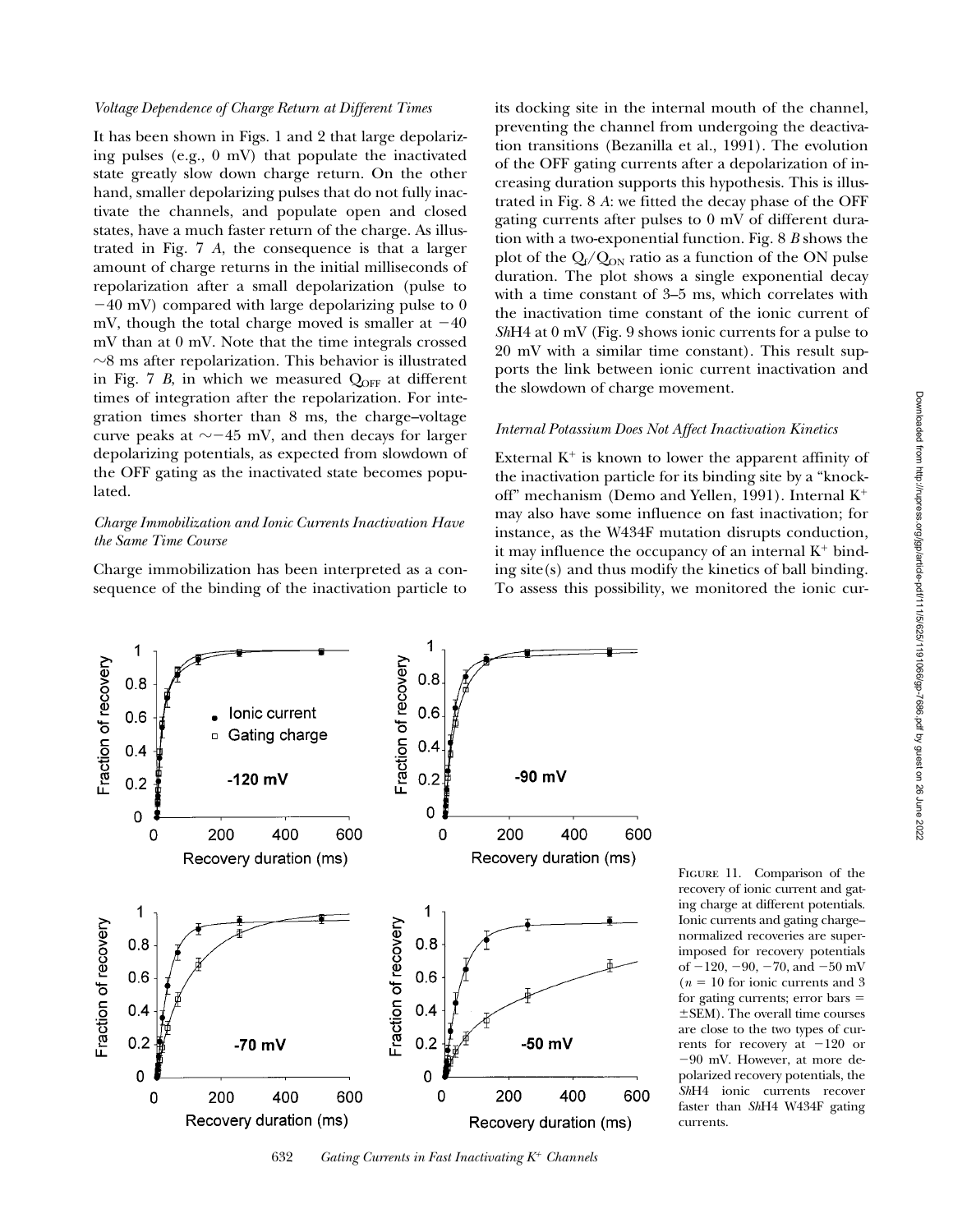rents of conducting *Sh*H4 channels while internally perfusing the oocytes with NMDG-Glu, giving a pulse to 20 mV every 5 s. The inactivation time constant was practically unaffected by lowering internal  $K^+$  (Fig. 9).

## *Recovery from Inactivation of Ionic and Gating Currents in Low External K*<sup>1</sup>

The comparison of the recovery time courses of the ionic and gating currents gives us more insight on the inactivation mechanism and the underlying kinetic scheme, through the voltage dependency of the transition(s) involved and the number of components. *Sh*H4 W434F channels have identical gating currents in low (0 or 2 mM) and isotonic external potassium. In a consistent way, their recovery from inactivation is not affected, though the recovery of the ionic currents is faster in isotonic potassium than in low external potassium (Demo and Yellen, 1991). This supports the view that external  $K^+$  destabilizes the binding of the "ball peptide" to the inner mouth of the channel. This effect was not observed in *Sh*H4 W434F mutant, possibly due to lack of conduction that prevents the accessibility of external  $K^+$  to the inner mouth. Thus, the time course of recovery of charge movement in *Sh*H4 W434F may correspond to a recovery in low external  $K^+$  for the conducting clone, and the recovery experiments were performed accordingly in 2 mM external  $K^+$ .

Fig. 10 *A* shows the protocol to obtain the time course of recovery of the ionic (*Sh*H4) and gating (*Sh*H4 W434F) current after a 50-ms prepulse to 20 mV. Fig. 11 shows the different time course of recovery of the ionic and gating currents for different recovery potentials. For negative recovery potentials  $(-120$  and  $-90$  mV), there is a good correlation in the recovery time course of ionic and gating currents. On the other hand, at more positive recovery potentials, the gating currents recover at a much slower rate than ionic currents.

The ionic current recovery has a two-exponential time course with a predominant fast component (Demo and Yellen, 1991). The fast component is exponentially dependent on voltage (effective valence  $z\delta = 0.39$ ,  $n =$ 13–15, Fig. 12 *A*, ●).

Two exponential components are needed to account for the recovery of the charge. The faster one corresponds to values from  $20\%$  (at  $-50$  mV) to  $50\%$  (at  $-120$  mV) of the total charge. The voltage dependence of this component corresponds to a  $\alpha$  of 0.49,  $n = 4$ (Fig. 12  $A$ ,  $\Box$ ), which is slightly higher than the one measured from the ionic currents recovery.

The voltage dependence of the slow rate could not be fitted to a single exponential, indicating that it may correspond to several rates that make up a composite pathway of recovery (Fig. 12 *B*). The data points could be described by two exponential rates with  $z\delta$  values of



Figure 12. Voltage dependence of the recovery rates. (*A*) The rate of fast recovery of the ionic current ( $n = 13-15$ ;  $\pm$ SEM) and of the gating current ( $n = 4$ ;  $\pm$ SEM) are plotted as a function of the recovery potential. Each component was fitted to a rate that is an exponential function of the potential. The fitted  $x\delta$  of ionic and gating current fast components are similar (0.39 and 0.49, respectively). The values of the rates are  $(s^{-1})$ : 67.4  $\pm$  3.5, 47.7  $\pm$ 9.2, 28.6  $\pm$  1.6, and 22.0  $\pm$  1.2 for the ionic currents, and 124  $\pm$ 7.5, 83.7  $\pm$  15.6, 43.9  $\pm$  7.8, and 26.0  $\pm$  4.28 for the gating currents (mean  $\pm$  SEM). (*B*) The rate of slow recovery of the gating currents ( $n = 4$ ,  $\pm$ SEM) is plotted as a function of the recovery potential. The values of the rates are (s<sup>-1</sup>): 26.6  $\pm$  4.4, 16.9  $\pm$  0.6, 7.11  $\pm$ 0.54, and 1.65  $\pm$  0.15 (mean  $\pm$  SEM). The data points cannot be fitted to a single exponential function of the potential. The two lines on the graph correspond to rates with *z*d's of 0.4 and 1.7.

1.7 and 0.4.  $z\delta = 1.7$  corresponds to the z $\delta$  of the gating charge recovery in the noninactivating mutant *Sh*H4  $\Delta$ 6-46 W434F channel, in equivalent experiments (data not shown).

#### *Recovery of Ionic Currents in Isotonic K*<sup>1</sup>

Demo and Yellen (1991) reported that high external  $K^+$  speeds the recovery from inactivation of the ionic current of *Sh*H4 channels, which follows a mostly sin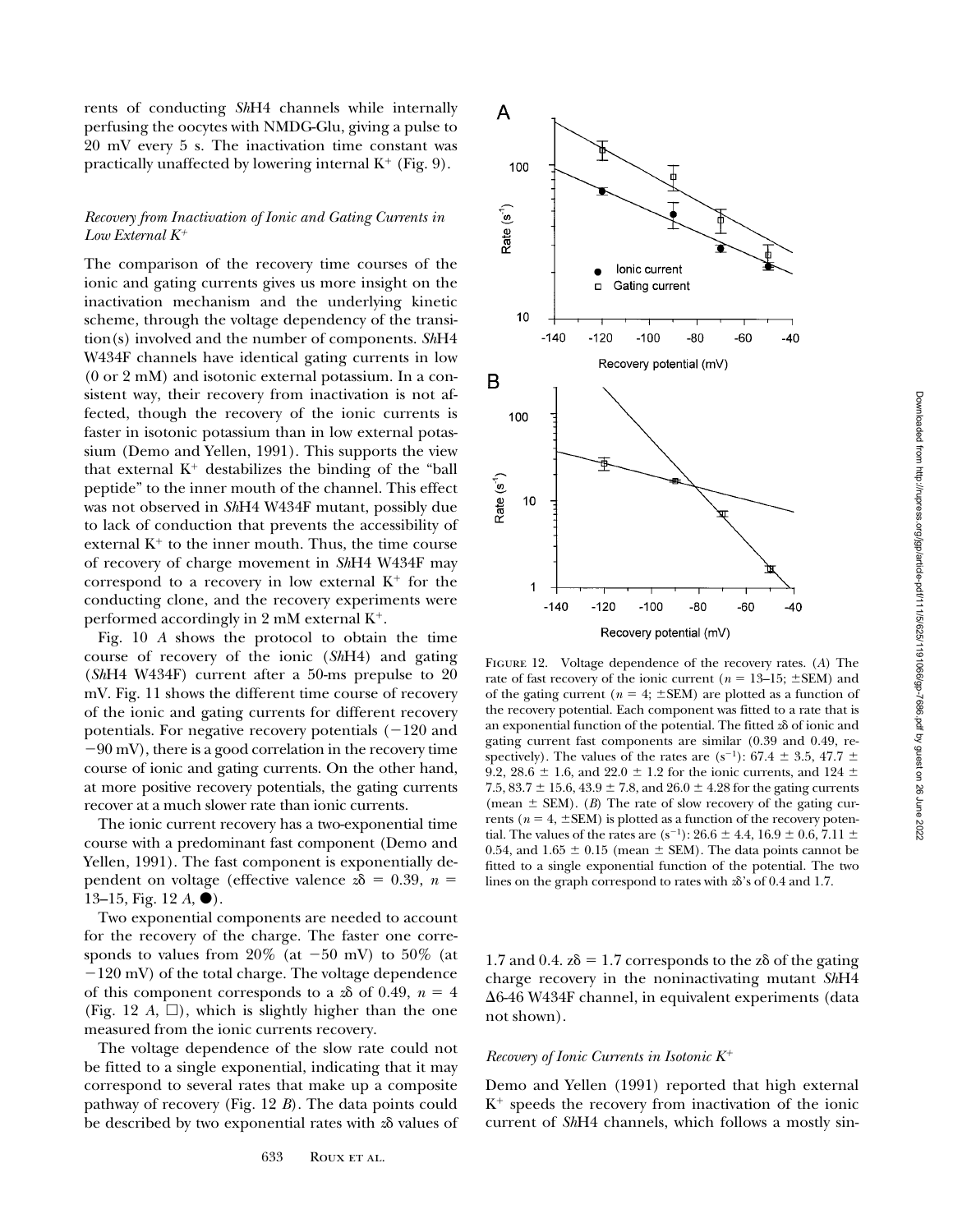gle-exponential time course close to the fast component of the recovery in low potassium. They showed that this recovery occurs mainly through the open state by studying the single-channel tail currents. In our experiments, the recovery was well described by a single exponential function, though a two-exponential function gave a better result. Both the rate from the single exponential fit and the rate of the fast component from the two-exponential fit are faster than the rate of the fast component of recovery in 2 mM external  $K^+$ . The voltage dependency of both rates was similar but somewhat smaller than the one measured in low potassium  $(z\delta = 0.3 \text{ vs. } 0.39)$ .

#### discussion

The pore mutation W434F is a powerful tool to study the gating currents of *Shaker*  $K^+$  channels in  $K^+$ -containing solutions. Perozo et al. (1993) reported that  $ShH4 \Delta 6$ -46 W434F channels have gating currents similar to those of *Sh*H4 Δ6-46 channels as recorded in potassium-free solutions using NMDG as the main cation (Bezanilla et al., 1991; Perozo et al., 1992), and that these mutant channels still undergo a close-to-open transition as shown by the charge immobilization induced by internal TEA (tetraethyl ammonium). We report here that similar results are true for the fast-inactivating *Sh*H4 channel. The charge immobilization induced by the NH<sub>2</sub>-terminal inactivation ball is seemingly unaffected by the mutation, and its time course matches the time course of the ionic current inactivation. The absence of contamination by ionic current allowed us to monitor the full charge return using long OFF pulses of 165 ms. This increased resolution helped us to assess how often the recovery from inactivation must take place through the open state.



FIGURE 13. Different kinetic schemes used to simulate *Sh*H4 fast inactivation properties. Models 1A, 2, and 3 are derived from a sequential model developed for *Sh*H4  $\Delta$ 6-46 and *ShH4*  $\Delta$ 6-46 W434F channels (Bezanilla et al., 1994; Roux et al., 1995). A flicker state C<sub>f</sub> has been added, as described in Zagotta et al. (1994). The values of the parameters controlling the transitions involving inactivated states were determined through a visual fit to the experimental data. See Table I for the values of the parameters. Model 1B is the model proposed to account for *ShB*  $\Delta$ 6-46 ionic current by Zagotta et al. (1994), with the addition of one fast inactivated state I<sub>N</sub>. The value of the  $\theta$  parameter was set to 1, because our deactivation rate (*ShH4*  $\Delta$ 6-46 and *ShH4*) was much faster than the rates reported by Zagotta et al. (1994). The inactivation parameters values used were the same as for Model 1A (see Table I).

634 *Gating Currents in Fast Inactivating K*1 *Channels*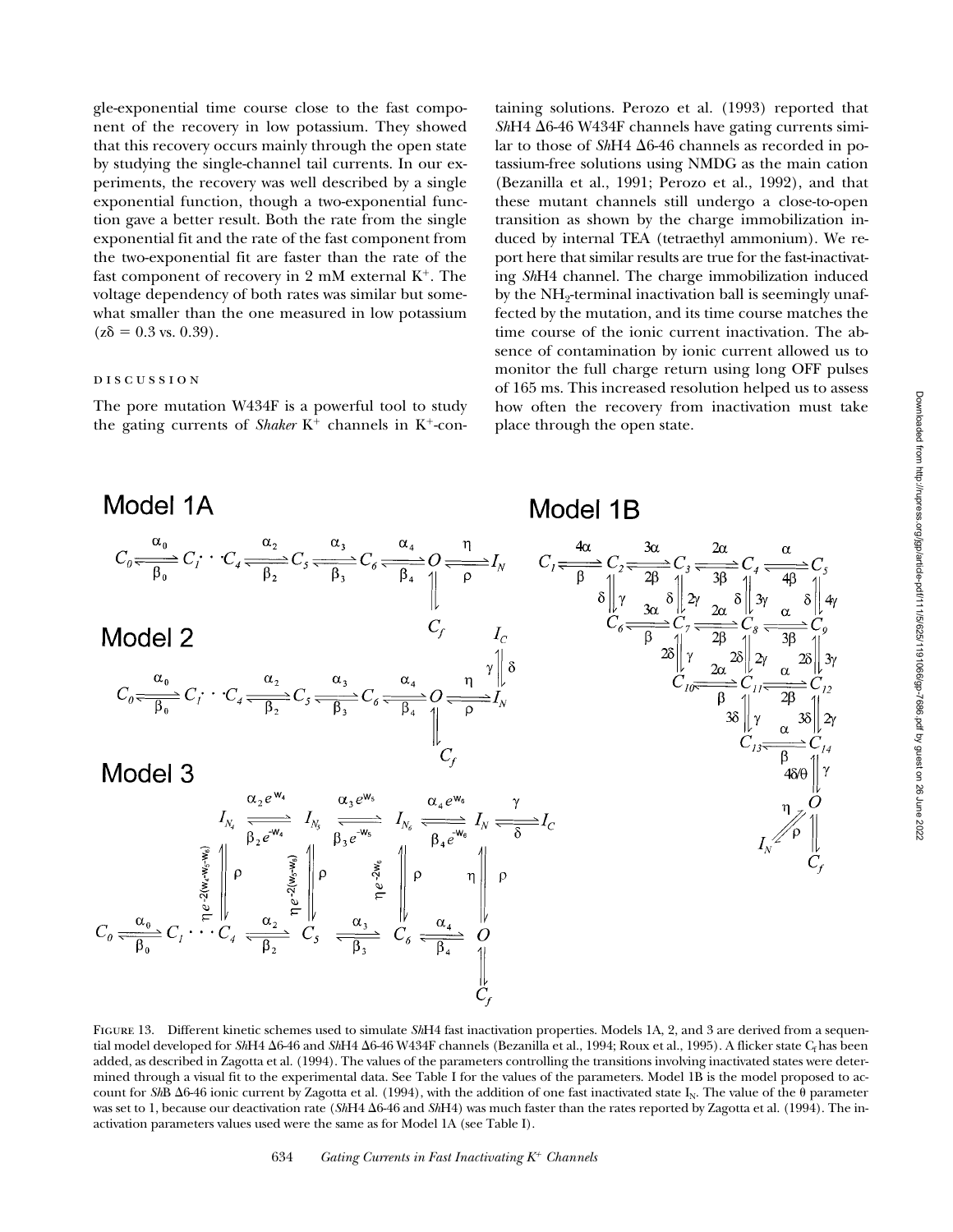### *Modeling the Inactivated States*

*Model 1.* Many aspects of the data are inconsistent with the predictions of a model with only one inactivated state in sequence with the open state:  $\cdots$   $C \leftrightarrow O \leftrightarrow I_N$ . For example, although Model 1A (Fig. 13) predicts ionic current similar to the data (compare Fig. 14, *A* and *D*), it does not predict the two components of the ionic current recovery after inactivation (Fig. 15 *A*). We tested two versions of Model 1 differing in their activation pathway. The first was a sequential linear model (Fig. 13, *Model 1A,* and Table I) derived from Bezanilla et al. (1994). The second model (Fig. 13, *Model 1B*) considers four subunits, each with three states (Zagotta et al., 1994). Both types of models predict very similar ionic currents. However, they failed to predict the components of the OFF charge movement.

As shown in Fig. 6, we quantified two components in the OFF gating currents as a function of the repolarization potential, after a depolarization of 100 ms to 0 mV. The evolution of the ratio  $Q_f/Q_{\text{OFF}}$  is shown in Fig. 15 *D* for Model 1A  $(O)$ . In this model, the ratio is very close to zero because the OFF gating current has one major slow component with nearly no detectable fast component. The discrepancy is even larger in Model 1B (not shown). It is then not surprising that the kinetics of OFF gating currents (Fig. 16 *D*) are not predicted by Models 1A and 1B (Fig. 16 *A*).

*Model 2.* Baukrowitz and Yellen (1995) demonstrated that closed-state (C) inactivation is not negligible in *Sh*H4 even during short depolarizations: pore occlusion by the inactivation ball favors the unbinding of potassium ions from an external binding site whose occu-



FIGURE 14. (A–C) Ionic current traces predicted by Models 1A, 2, and 3, respectively, shown in Fig. 13. Traces are obtained from  $-90$  mV holding potential; depolarizations are from  $-40$  to  $40$  mV in 20-mV increments. (*D*) Ionic current traces recorded in the same conditions as simulated data shown in *A–C* (2 mM external  $K^+$ , 120 mM internal  $K^+$ , sampled at 10 kHz and filtered at 2 kHz). The traces were scaled to the peak current value at 40 mV.

pancy influences the stability of the C-inactivated state. Therefore, a linear model must be extended to consider at least one other inactivated state in series with the first one:  $\cdots$  *C*  $\leftrightarrow$  *O*  $\leftrightarrow$  *I*<sub>N</sub>  $\leftrightarrow$  *I*<sub>C</sub> (Fig. 13, *Model 2*). As



FIGURE 15. (*A–C*) Ionic current recovery predicted by Models 1A (*A*), 2 (*B*), and 3 (*C*) (*solid lines*), respectively, superimposed to the same data set of ionic current recovery (mean  $\pm$  SEM) for recovery potentials of  $-120$  ( $\bullet$ ),  $-90$  ( $\circ$ ),  $-70$  $(\triangle)$ , and -50  $(\triangle)$  mV. Both simulation and experimental data correspond to recovery after a conditioning pulse of 50 ms to 20 mV. (*D*) The ratio of  $Q_f$  over the total charge  $Q_{\text{OFF}}$  is plotted as a function of the repolarizing potential. After a 100 ms pulse to 0 mV, the membrane was repolarized to potentials between  $-150$  and  $-70$  mV, and the fast and slow component of charge return were quantified for the experimental data  $(\bullet)$ , for the linear sequential model (*Model 1A*)  $(O)$ , for the two inactivated states model (*Model 2*)  $(\triangle)$ , and for the five inactivated states model (*Model 3*) ( $\triangle$ ). Model 1A does not fit the experimental data, while Models 2 and 3 show a similar tendency as the experimental data.

635 ROUX ET AL.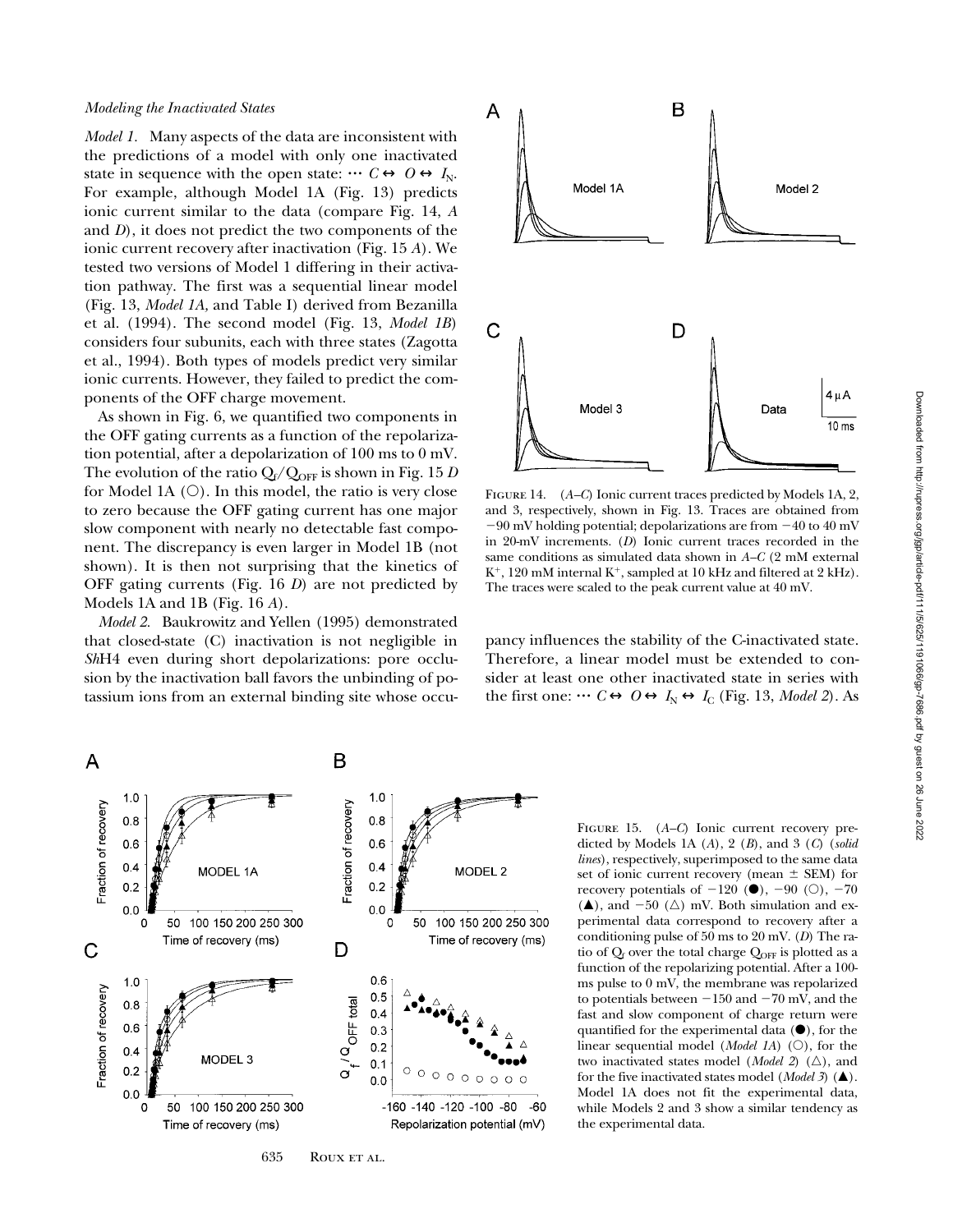

FIGURE 16. (*A–D*) OFF gating current evoked by repolarization to potentials from  $-150$  to  $-70$  mV in 10-mV increments, after a 20-ms depolarizing pulse to 20 mV from a holding potential of  $-90$  mV, as predicted by Models 1A (A), 2 (B), and 3 (C), or as recorded experimentally (*D*). Predicted data and experimental data were generated/sampled at 10 kHz and filtered at 2 kHz. The data were normalized according to the amount of gating charge moving during the depolarizing pulse. (*E* and *F*) ON gating current evoked by depolarizations to potentials from  $-50$  to 10 mV in 20-mV increments from a holding potential of  $-90$  mV, as predicted by Model 3 (*E*) or as recorded (*F*). Data were generated/ sampled at 10 kHz, filtered at 2 kHz, and normalized to the peak gating current at 10 mV.

with the two previously described models (1A and 1B), Model 2 also makes a good prediction of ionic currents in the  $-40$  to  $+40$  mV range (Fig. 14 *B*). In addition, it predicts fairly well the ionic current recovery for the four studied potentials  $(-120, -90, -70, \text{ and } -50)$ mV), as shown in Fig. 15 *B*. This model predicts a voltage dependence of the  $Q_f/Q_{\text{OFF}}$  ratio closer to the data than Model 1A (Fig. 15 *D*); however, it still shows less voltage dependence than the data. Finally, the OFF gating current kinetics and recovery characteristics shown in Fig. 16 *B* are poorly predicted by this model.

One possible explanation for these discrepancies could be that gating current data were recorded from the W434F mutant channel while ionic currents were recorded from the wild-type *Sh*H4 channel. Yang et al. (1997) reported that tandem tetrameric constructs containing one or two *Shaker* subunits with the W434F mutation showed rapid inactivation with C-type inactivation characteristics and proposed that W434F mutant

channels are predominantly found in an inactivated state. However, our data shows a high level of similarity between the gating current of *Sh*H4 channels recorded in potassium-free solutions and those of *Sh*H4 W434F channels, indicating that the wild-type and mutant channels should have similar inactivation properties in low external potassium.

*Model 3.* It is quite possible that inactivation recovery takes a different route. This can be accounted for by the addition to Model 2 of a parallel pathway for inactivation recovery, similar to what has been proposed for the sodium channel inactivation (Armstrong and Bezanilla, 1977; Vandenberg and Bezanilla, 1991) or for *Shaker* fast inactivation (Bezanilla et al., 1991; Bezanilla and Stefani, 1996). The existence of deeper N-inactivated states is supported by the influence of the L382I mutation on the activation and inactivation kinetics of *Shaker* channels, interpreted as enhanced closed-state inactivation (Ayek and Sigworth, 1997), as well as the influence of hyperpolarization on the proportions of fast and slow components of ionic current recovery (Kuo, 1997).

To decrease the number of free parameters in Model 3 (see Fig. 13), the voltage dependencies were conserved between parallel transitions. In addition, slow inactivated states were simplified into a single state (Ic). The ON and OFF rates of a given transition between two  $I_N$  states were destabilized or stabilized by an energy factor that represents the affinity of the inactivation particle for the consecutive state of activation, similar to the model proposed by Olcese et al. (1997).

Model 3 predicts the ionic current kinetics for short depolarizations as well as their recovery in the  $-120$  to  $-50$  mV range (Figs. 14 *C* and 15 *C*). It predicts the voltage dependence of the  $Q_f/Q_{\text{OFF}}$  ratio at potentials more negative than  $-110$  mV (Fig. 15 *D*,  $\triangle$ ). The modeled ON gating current kinetics match the data (compare Fig. 16 *E*, prediction, and 16 *F*, data), while the OFF gating current kinetics show small discrepancies (compare Fig. 16 *C*, prediction, and 16 *D*, data).

The voltage dependence of the  $\rho$  rate in our model  $(z\delta = 0.2)$  is lower than the observed voltage dependence of the fast rate of ionic current as well as gating current recovery measured in low external potassium ( $z\delta$  of 0.39 and 0.49, respectively). A  $z\delta$  of 0.4, though high, could be compatible with the ball unbinding, the rate limiting step being the  $O \leftarrow I_N$  transition and/or any of the  $C_i \leftarrow I_{Ni}$  transitions. It may be noted that the  $C$  ← *O* transition has a  $z$  $\delta$   $\cong$  0.4 (Roux et al., 1995). It is highly unlikely that this transition is rate limiting for the recovery of *Sh*H4 channels, but the equivalent transition between  $I_{\text{N6}}$  and  $I_{\text{N}}$  could be a limiting step in the fast recovery at all potentials as well as in the slow charge recovery at very negative potentials  $(-120$  and  $-90$  mV). At potentials closer to the opening threshold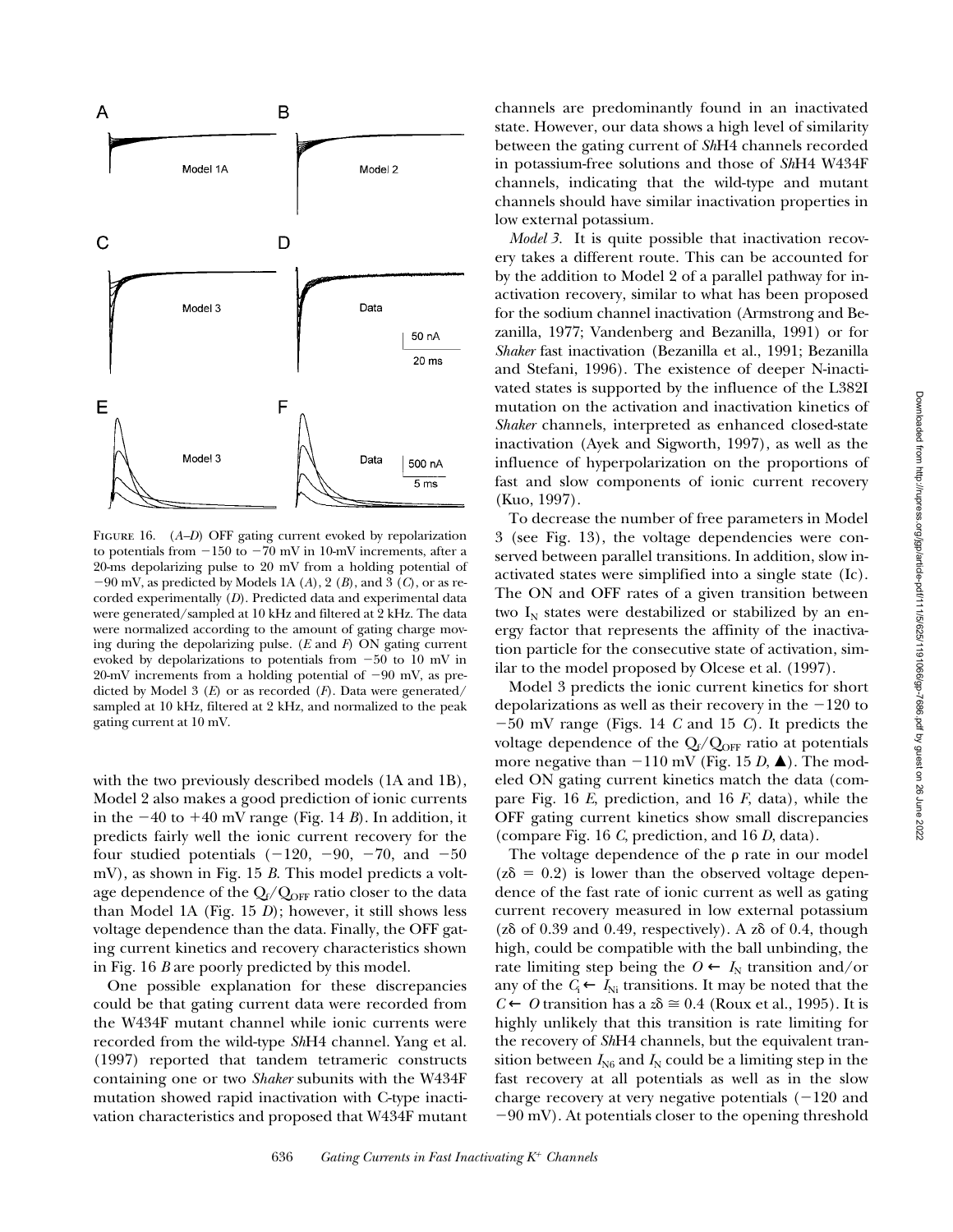of the channels, another transition becomes rate limiting. A  $\infty$  of 1.7 points toward the  $C_5 \leftarrow C_6$  transition (and/or the corresponding parallel  $I_{N5} \leftarrow I_{N6}$  transition), which is the most voltage-dependent step in the deactivation pathway (Bezanilla et al., 1994; Sigg et al., 1994).

In high external K<sup>+</sup>, the  $I_N \to O$  transition is accelerated by the  $K^+$  knock-off effect on the inactivation ball (Demo and Yellen, 1991), the  $I_N \rightarrow I_C$  transition is slowed down (Baukrowitz and Yellen, 1995); therefore, Models 2 and 3 can be simplified into Model 1. In this case, the recovery from inactivation proceeds mainly through the open state.

Since the W434F mutation prevents ionic conduction, one may expect some differences on the kinetics of recovery compared with the wild-type channel, because the population of a C-inactivated state should be favored. As expected, no speeding up of the charge return was observed in isotonic potassium: a nonconducting channel should not exhibit knock off. In contrast, the recovery of the ionic currents observed in the wildtype channel is faster in high external potassium (120 mM) than in low external potassium (0 or 2 mM) (Demo and Yellen, 1991).

In summary, Models 2 and 3 can adequately describe the installation and the recovery of ionic current inactivation. Model 3 gives a better prediction of the OFF gating current and the ratio  $Q_f/Q_{\rm OFF\ total}$  for return potentials more negative than  $-110$  mV, favoring the presence of a set of parallel N-inactivated states. An implication for this model is that a fraction of this charge can be recovered upon repolarization while the cytoplasmic mouth of the channel is still occupied by the ball peptide. In this regard, the validity of Model 3 is also supported by the experimental findings of Demo and Yellen (1991) that observed some recovery via a silent pathway (particularly at hyperpolarized potentials) that allows channels to close while inactivated. The good correlation in the time course of recovery of ionic and gating current at negative potential suggests that *Sh*H4 and *Sh*H4 W434F may undergo similar conformational changes during recovery at hyperpolarized potentials.

We are grateful to Drs. R.S. Hurst and D. Sigg for helpful discussions during the course of this work. We also thank Yuguang Jin for preparing and injecting the oocytes and Zharong Jiang for mRNA synthesis.

This work was supported by National Institutes of Health grants GM-52203 to E. Stefani and L. Toro, GM-30376 to F. Bezanilla, and by an American Heart Association Grant in Aid to R. Olcese. L. Toro is an Established Investigator of the American Heart Association.

*Original version received 7 January 1998 and accepted version received 5 March 1998.*

### **REFERENCES**

- Armstrong, C.M., and F. Bezanilla. 1977. Inactivation of the sodium channel. II. Gating current experiments. *J. Gen. Physiol.* 70:567–590.
- Ayek, R.K., Jr., and F.J. Sigworth. 1997. Enhanced closed state inactivation in a mutant *Shaker* K<sup>+</sup> channel. *J. Membr. Biol.* 157:215-230.
- Baukrowitz, T., and G. Yellen. 1995. Modulation of  $K^+$  current by frequency and external  $[K^+]$ : a tale of two inactivation mechanisms. *Neuron.* 15:951–960.
- Bezanilla, F., and E. Stefani. 1996. Gating of the *Shaker B* potassium channel. *In* Basic Neuroscience in Invertebrates. H. Koike, Y. Kidokoro, K. Takahashi and T. Kanaseki, editors. Japan Scientific Societies Press. Tokyo, Japan. 3–18.
- Bezanilla, F., and E. Stefani. 1998. Gating currents. *Methods Enzymol.* In press.
- Bezanilla, F., E. Perozo, D.M. Papazian, and E. Stefani. 1991. Molecular basis of gating charge immobilization in Shaker potassium channels. *Science.* 254:679–683.
- Bezanilla, F., E. Perozo, and E. Stefani. 1994. Gating of *Shaker* K<sup>+</sup> channels: II. The components of gating currents and a model of channel activation. *Biophys. J*. 66:1011–1027.
- Colquhoun, D., and F.J. Sigworth. 1983. Fitting and statistical analysis of single-channel records. *In* Single Channel Recording. B. Sakmann and E. Neher, editors. Plenum Publishing Corp., New York. 191–263.
- Demo, S.D., and G. Yellen. 1991. The inactivation gate of the *Shaker*

K<sup>+</sup> channel behaves like an open-channel blocker. *Neuron*. 7:743–753.

- Hoshi, T., W.N. Zagotta, and R.W. Aldrich. 1990. Biophysical and molecular mechanisms of *Shaker* potassium channel inactivation. *Science.* 250:533–538.
- Iverson, L.E., M.A. Tanouye, H.A. Lester, N. Davidson, and B. Rudy. 1988. A-type potassium channels expressed from Shaker locus cDNA. *Proc. Natl. Acad. Sci. USA.* 85:5723–5727.
- Kamb, A., J. Tweng-Drank, and M.A. Tanouye. 1988. Multiple products of the Drosophila *Shaker* gene may contribute to potassium channel diversity. *Neuron.* 1:421–430.
- Kuo, C.C. 1997. Deactivation retards recovery from inactivation in *Shaker* K<sup>1</sup> channels. *J. Neurosci.* 17:3436–3444.
- MacKinnon, R. 1991. Determination of the subunit stoichiometry of a voltage-activated potassium channel. *Nature.* 350:232–235.
- MacKinnon, R., R.W. Aldrich, and A.W. Lee. 1993. Functional stoichiometry of Shaker potassium channel inactivation. *Science.* 262:757–759.
- Olcese, R., R. Latorre, L. Toro, F. Bezanilla, and E. Stefani. 1997. Correlation between charge movement and ionic current during slow inactivation in *Shaker* K<sup>+</sup> channels. *J. Gen. Physiol.* 110:579-589.
- Perozo, E., R. MacKinnon, F. Bezanilla, and E. Stefani. 1993. Gating currents from a non-conducting mutant reveal open-closed conformations in *Shaker* K<sup>+</sup> channels. *Neuron*. 11:353-358.